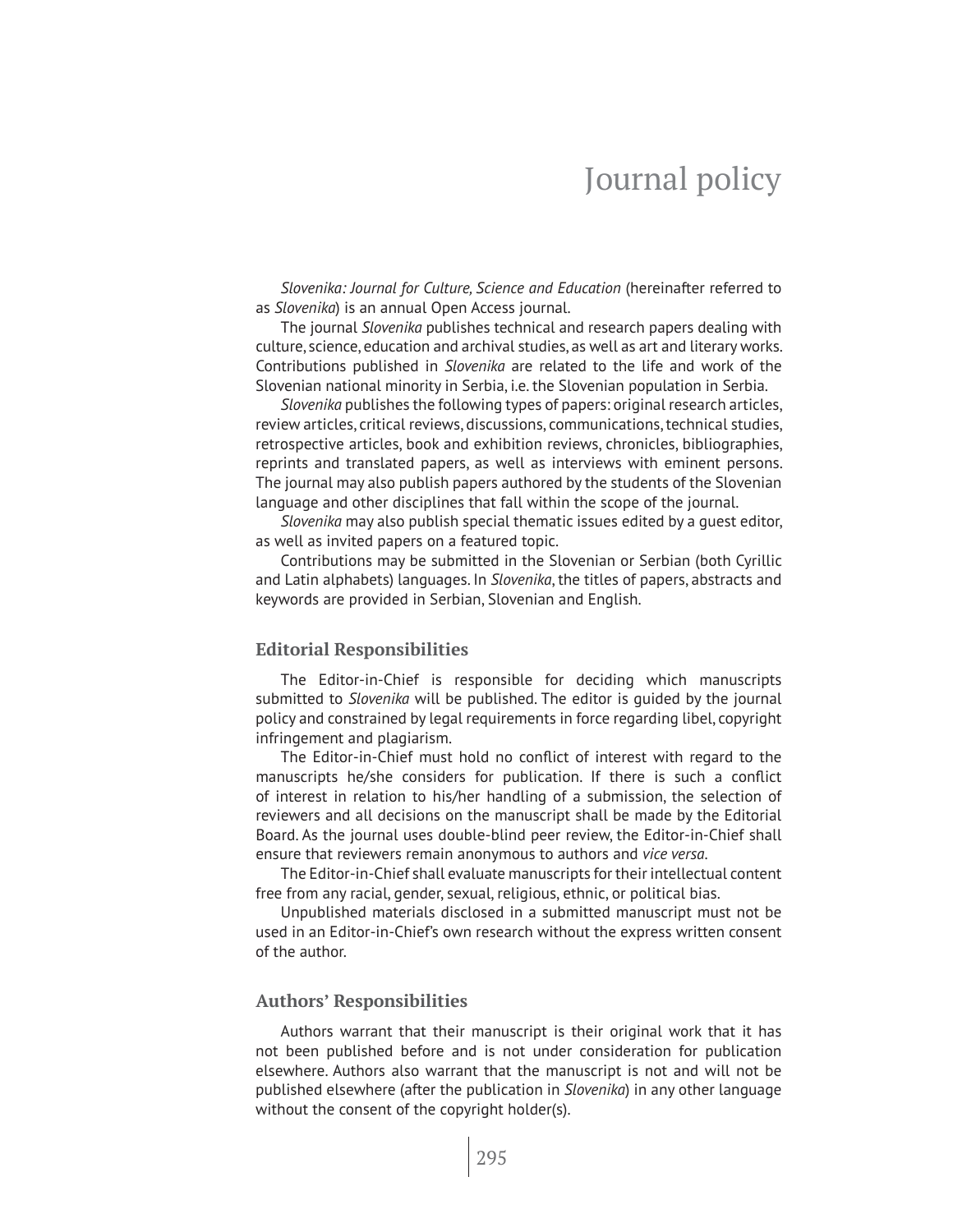Authors warrant that the rights of third parties will not be violated, and that the publisher will not be held legally responsible should there be any claims for compensation.

Authors are exclusively responsible for the contents of their submissions, the validity of the presented results and must make sure that they have permission from all involved parties to make the data public.

Authors wishing to include figures or text passages that have already been published elsewhere are required to obtain permission from the copyright holder(s) and to include evidence that such permission has been granted when submitting their papers. Any material received without such evidence will be assumed to originate from the authors.

Authors must make sure that only contributors who have significantly contributed to the submission are listed as authors and, conversely, that all contributors who have significantly contributed to the submission are listed as authors.

Authors must abide to the ethical standards that apply to research and their submissions must not contain plagiarism. Authors affirm that the article contains no unfounded or unlawful statements and does not violate the rights of others.

When an author discovers a significant error or inaccuracy in his/her own published work, it is the author's obligation to promptly notify the Editor-in-Chief or publisher and cooperate with them to retract or correct the paper.

# **Peer Review**

The submitted research and technical papers are subject to pre-evaluation by the Editorial Board. The purpose of pre-evaluation is to determine whether a manuscript complies with the journal policy. The Editor-in-Chief sends manuscripts approved by the Editorial Board to two experts in relevant fields. Each manuscript is accompanied with a reviewers' evaluation form, which contains questions meant to help referees cover all aspects that should be taken into consideration in order to decide the fate of a submission. In the final section of the evaluation form, the reviewers must include observations and suggestions aimed at improving the submitted manuscript; these are sent to authors, without the names of the reviewer, and the authors are required to make necessary corrections within ten days from receiving the reviewers' reports. The author decides whether he/she will accept the reviewers' suggestions and informs the Editorial Board about his/her decision.

If the decisions of the two reviewers are not the same (accept/reject), the Editor-in-Chief may assign additional reviewers. The choice of reviewers is at the discretion of the Editor-in-Chief. The reviewer's form is sent to a reviewer by the Editorial Secretary of *Slovenika*.

The reviewers should submit their reviews within three weeks.

# **Plagiarism**

Plagiarism, where someone assumes another's ideas, words, or other creative expression as one's own, is a clear violation of scientific ethics. Plagiarism may also involve a violation of copyright law, punishable by legal action.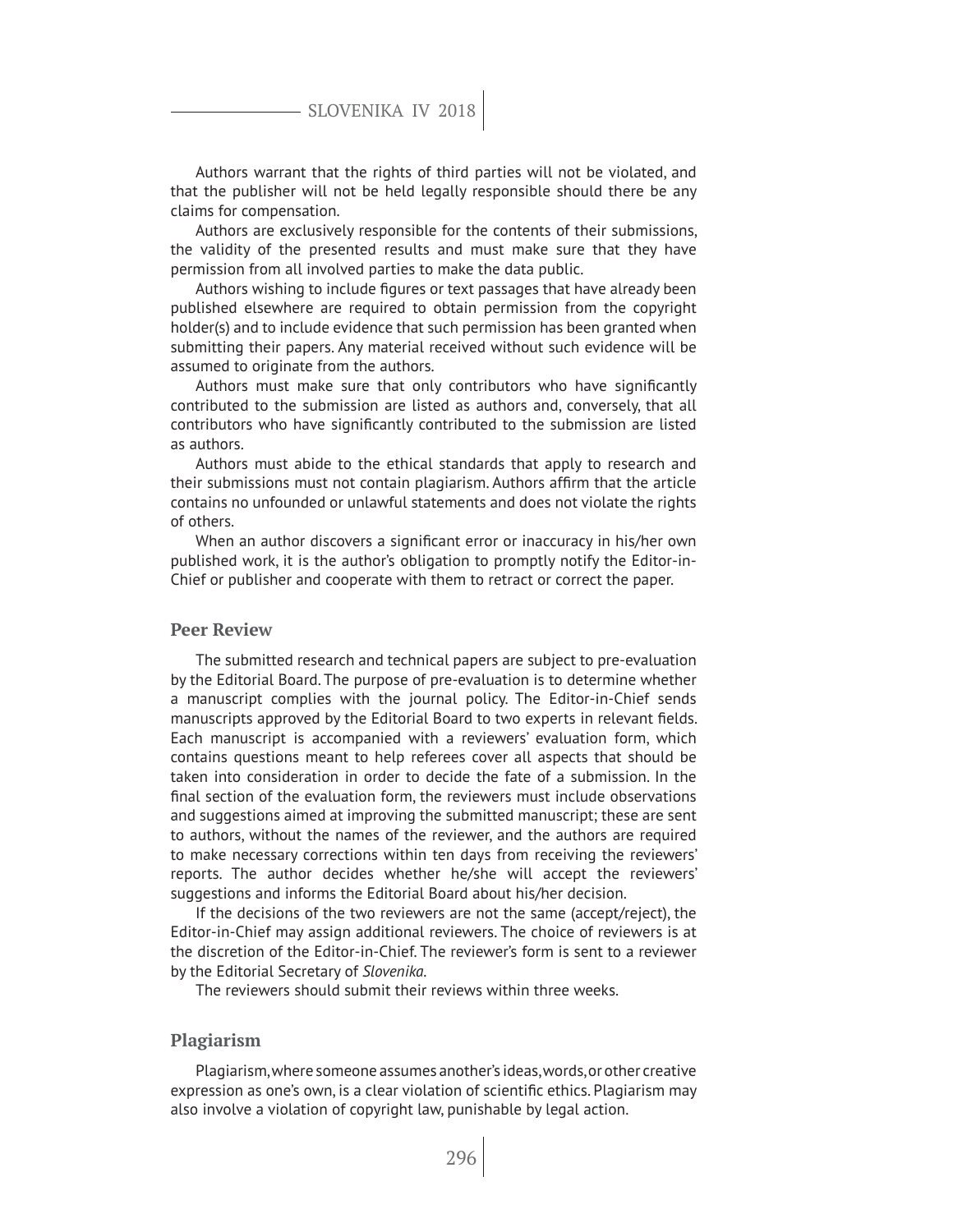Plagiarism includes the following:

• Word for word, or almost word for word copying, or purposely paraphrasing portions of another author's work without clearly indicating the source or marking the copied fragment (for example, using quotation marks);

• Copying figures or tables from someone else's paper without properly citing the source and/or without permission from the ORIGINAL author or the copyright holder.

Any paper which shows obvious signs of plagiarism will be automatically rejected. In case plagiarism is discovered in a paper that has already been published by the journal, the paper will be retracted and its authors will be required to send a written apology to the authors of the original paper. The journal will stop receiving contributions from the authors who plagiarized somebody else's work.

# **Open Access**

The journal *Slovenika* is an Open Access Journal. The papers published in *Slovenika* can be downloaded free of charge and used under the Creative Commons–Attribution–NonCommercial–NonDervivatives 3.0 Serbia license (http://creativecommons.org/licenses/by-nc-nd/3.0/rs/).

The journal *Slovenika* does not charge APCs (Article Processing Charges).

# **Self-Archiving**

The journal *Slovenika* allows authors to deposit both the accepted (peerreviewed, Author's Post-print) version and the final, published (Publisher's version/PDF) of a published article in an institutional repository and noncommercial repositories, or to publish it on Author's personal website and/ or departmental website under the Creative Commons–Attribution– NonCommercial–NonDerivatives 3.0 Serbia license (http://creativecommons. org/licenses/by-nc-nd/3.0/rs/), at any time after publication. The publishers, as the copyright holders and the source (including all bibliographic data), and a link must be made to the article's DOI.

# **Copyright**

Once the manuscript is accepted for publication, authors shall transfer the copyright to the Publisher by signing the Copyright Transfer Agreement that can be downloaded from the website of the National Council. If the submitted manuscript is not accepted for publication by the journal, all rights shall be retained by the author(s).

# **Submission Instructions**

Manuscripts should be submitted by email (as MS Word documents) to the Editorial Board: nacionalnisvet@gmail.com. The submission deadline is July 1.

By submitting a manuscript authors warrant that their contribution to the journal is their original work, that it has not been published before (except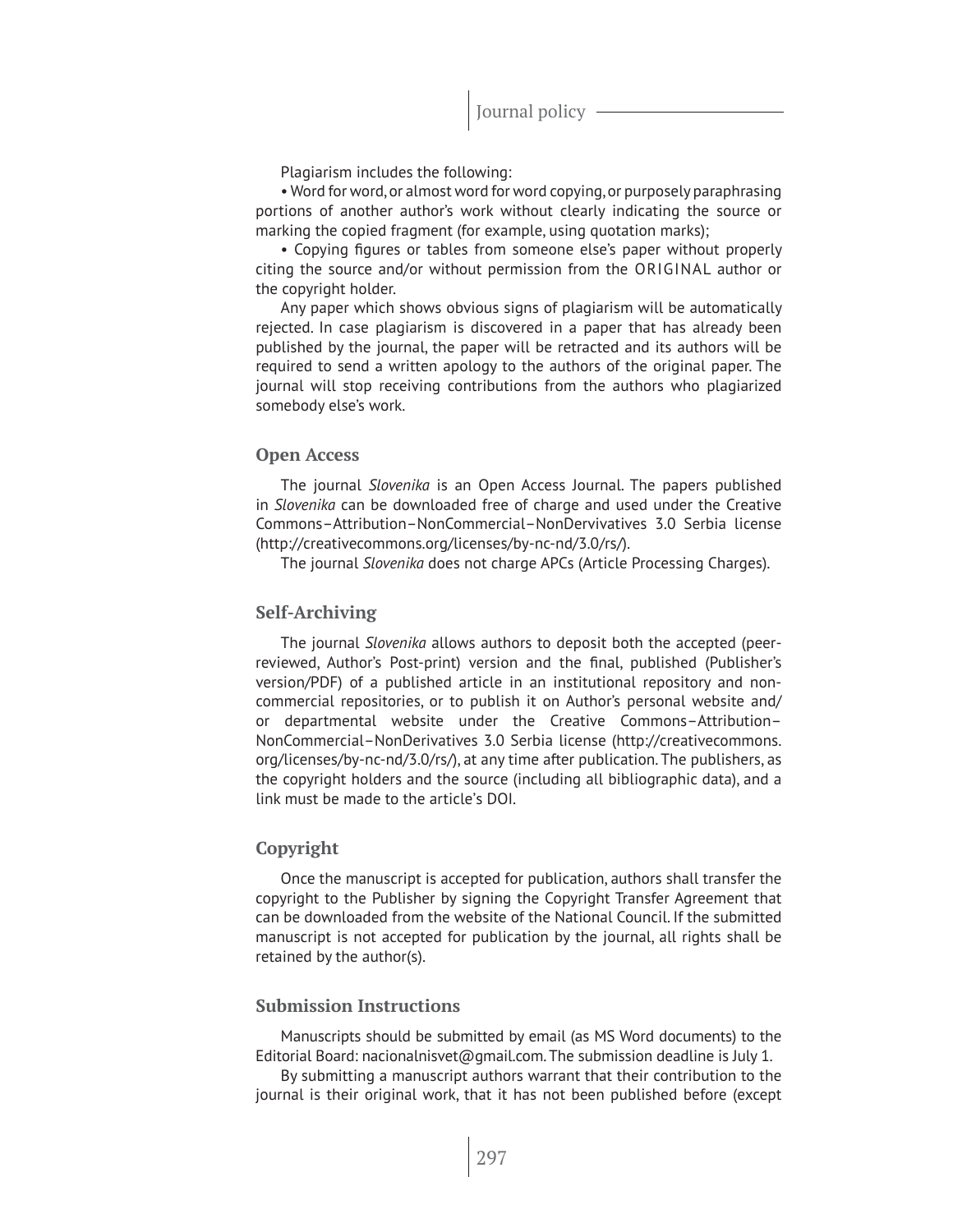# SLOVENIKA IV 2018

as a conference abstract, a part of a published lecture, a review article or a PhD thesis), that it is not under consideration for publication elsewhere, and that its publication has been approved by all co-authors, if any, and tacitly or explicitly by the responsible authorities at the institution where the work was carried out.

When submitting a manuscript, authors should always provide their first name and surname, affiliation and e-mail. If there are multiple authors, this information should be provided for each author.

Apart from the text of the manuscript, each submission should contain the title, abstract, keywords, acknowledgments, references, a list of tables and a list of illustrations. The position of figures and tables should be indicated in the text (tables and figures should not be included in the manuscript. They should be submitted as separate files in appropriate formats).

Authors who submit manuscripts in the Serbian language may choose whether they wish to have their articles published in the Cyrillic or Latin alphabet. They need to type the manuscript in the desired alphabet.

All accepted manuscripts are subject to copyediting. Authors should verify and enter the necessary corrections within ten days from receiving the copyeditor's suggestions.

**Abstract** should not exceed 200 words and should contain a short review of the method and the most important results of work, so that its original text can be used in referential periodicals and databases. Do not include citations in the abstract. The abstract should be provided in Serbian, Slovenian and English.

**Keywords** (up to five) are listed in a separate line after the abstract. Keywords should be relevant to the topic and content of the paper. An accurate list of keywords will ensure correct indexing of the paper in referential periodicals and databases. Keywords should be provided in Serbian, Slovenian and English.

# **Formatting, categories of papers and manuscript length**

Authors must follow the submission instructions strictly. The manuscripts that do not comply with instructions will be rejected without review.

Manuscript should be written using MS Word and submitted as doc or docx files.

The paper format should be A4, font Times New Roman (12pt), line spacing 1.0. Footnotes should be typed using Times New Roman (10pt), line spacing 1,0. The structure of the manuscript may include chapters and subchapters. Please do not apply any special formatting to titles, chapters, subchapters, or any other structural elements. The formatting will be done by the Editorial Office in accordance with the journal's page layout. Authors should specify the project code and funders (if the manuscript is a result of a research project) and include acknowledgments and similar comments, if appropriate.

Paragraphs should be indented and not separated with blank lines. Double quotation marks should be used to mark quotes in the text, and single quotation marks to mark quotes within quotes. Tables, graphs, diagrams, images and illustrations should be supplied with appropriate captions, numbers and accompanying explanations.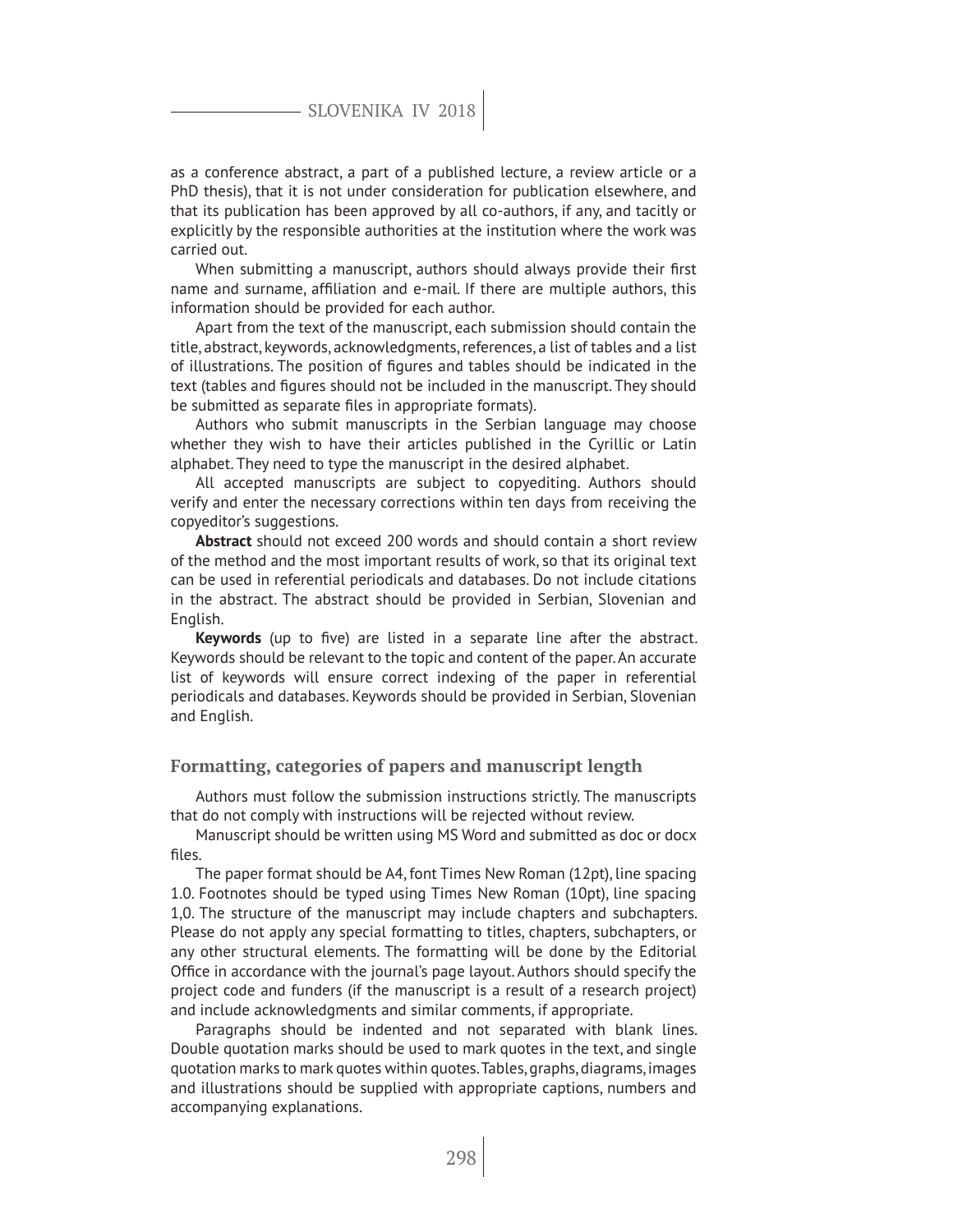The Editorial Office reserves the right to adjust the layout of the text and illustrations to the standard layout of the journal.

The following text length limits apply in **original research papers and reviews**: up to 70,000 characters (original research papers); up to 45,000 characters (review articles); up to 20,000 characters (critical reviews and discussions); up to 10,000 characters (book and exhibition reviews); up to 6,000 characters (chronicles); up to 200 words (abstracts); up to five words (keywords).

Images, drawings and other illustrations should be of good quality. All graphic images must be submitted in an electronic format at the minimum resolution of 600 dpi for line art, and 300 dpi for photos. The authors who insert graphic images in MS Word documents must also provide the same images and as separate TIF, PDF or JPG documents.

In certain cases, the Editorial Office may assume a more flexible approach to these requirements.

Along with research and technical papers, the journal is also open to various types of contributions. Accordingly, the technical requirements that they have to meet are different. As far as technical studies, comments, chronicles, book and exhibition reviews, bibliographies and similar contributions are concerned, they do not have to meet any special requirements except for the technical ones, which also apply to other types of contributions.

# **Uniform citation style**

Authors **are required** to format references according to the Chicago Manual of Style – author-date.

Detailed information can be found on the web page:

http://www.chicagomanualofstyle.org/tools\_citationguide.html

• **In-text citations**. The author's name and publication year of a particular bibliographic entry are given in parentheses; there is no comma between the author's surname and the publication year; if necessary, a page number may be cited and it is separated by a comma, e.g.: (Pejović 2008), or (Pejović 2008, 37), or (Kodela et al. 2006, 25–9).

• The references in the bibliography (list of references) at the end of a paper are listed in the order of the Cyrillic or Latin alphabet according to the author's surname. If several bibliographic entries belong to the same author and have the same publication year, lowercase letters of the alphabet are added.

• Footnotes (notes) at the bottom of the page should include less important details, additional explanations, citations of used sources (such as unpublished materials, websites, manuals, etc.) but they cannot substitute the list of references. Citations in footnotes shall conform to the same format as in-text citations.

#### **Bibliographic citations in the reference list**

#### **Books (monographs):**

In case a book has two, three or more authors, the surname of the first author is followed by the names and surnames of other authors. In in-text citations, only the surname of the first author followed by the abbreviation *i dr.*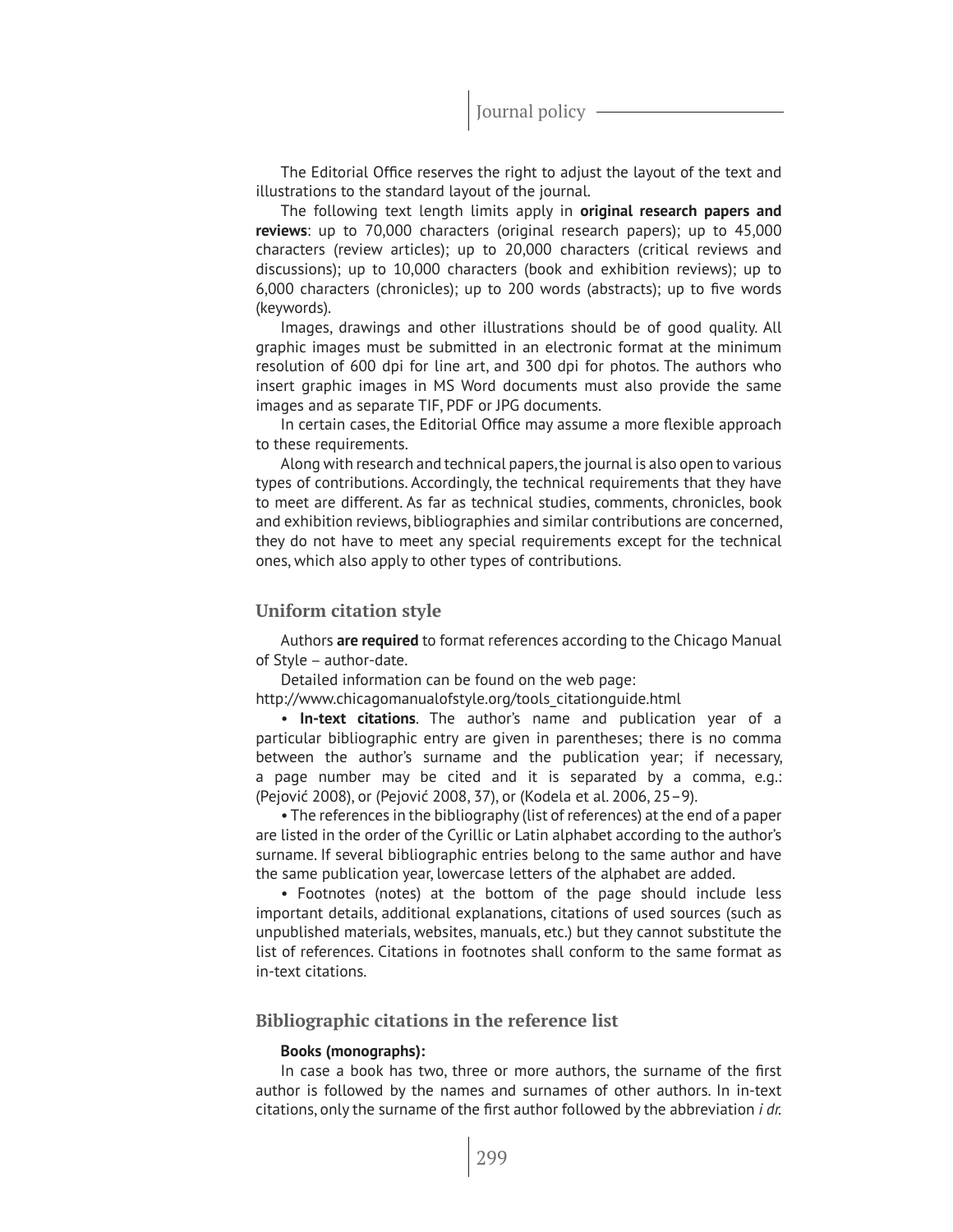SLOVENIKA IV 2018

or *et al.* is given. The title of the book is followed by the publication place and the publisher, separated by a colon. If there are multiple publishers, they are separated by dashes. If there are more places of publication, only the name of the first city is given.

Cvetko, Dragotin. 1952. *Davorin Jenko i njegovo doba*. Beograd : Naučna knjiga.

Đukanović, Vlado i Maja Đukanović. 2005. *Slovenačko-srpski i srpskoslovenački rečnik*. Ljubljana : Pasadena.

Kodela, Slobodan A., Danijela Stojanović, Sonja Cvetković. 2006. *Slovenci muzičari u niškom kraju = Slovenci glazbeniki v Nišu in okolici*. Niš : Slovenačka kulturna zajednica "France Prešern".

#### **Editors of monographs or collections of papers:**

Pejović, Roksanda (ur.) 2008. *Allegretto giocoso : stvaralački opus Mihovila Logara*. Beograd : Fakultet Muzičke umetnosti.

Trebše-Štolfa, Milica (ur.) 2001. *Slovensko izseljenstvo : zbornik ob 50 letnici Slovenske izseljenske matice*. Ljubljana : Združenje Slovenska izseljenska matica.

# **Chapters in a monograph or a collection of papers:**

Zeković, Dragomir. 2004. "Svetopolk Pivko (1910‒1987)". In *Život i delo srpskih naučnika 9*, ur. Vladan D. Đorđević, 287‒328. Beograd : Srpska akademija nauka i umetnosti.

Maricki Gađanski, Ksenija. 2009. "Klasičarska aktivnost Albina Vilhara". In *Antički svet, evropska i srpska nauka : zbornik radova*, ur. Ksenija Maricki Gađanski, 208‒213. Beograd : Društvo za antičke studije Srbije : Službeni glasnik.

#### **Introductions, prefaces and similar book parts:**

In-text citation (Bronner 2005, xiii–xx)

Bronner, Simon J. 2005. Introduction to *Manly Traditions. The Folk Roots of American Masculinities*, ed. Simon J. Bronner, xi–xxv. Bloomington: Indiana University Press.

# **Articles in print journals:**

Bižić Omčikus, Vesna. 2003. Niko Županič v Etnografskem muzeju v Beogradu. *Etnolog : glasnik Slovenskega etnografskega muzeja* 13 (64) : 273‒283.

Mišić, Darko. 2009. Starograđanin Odon Vertovšek proslavio stoti rođendan. *Informator Opštine Stari grad* 25 : 4.

#### **Articles in daily press or periodicals, by known or anonymous authors:**

References to article from daily press can be made in the text, without being included in the list of references, as follows: "As Niederkorn wrote in *The New York Times* on 20 June 2002 ...", or they may be placed in parentheses after the corresponding sentence (*Vecernje novosti*, 25. jun 2007). If the author wants to include the source in the reference list, the reference should be formatted as follows:

Niederkorn, William S. 2002. A scholar recants on his "Shakespeare" discovery. *New York Times*, June 20.

Večernje novosti. 2007. Godine bez traga. *Večernje novosti* 25. jun.